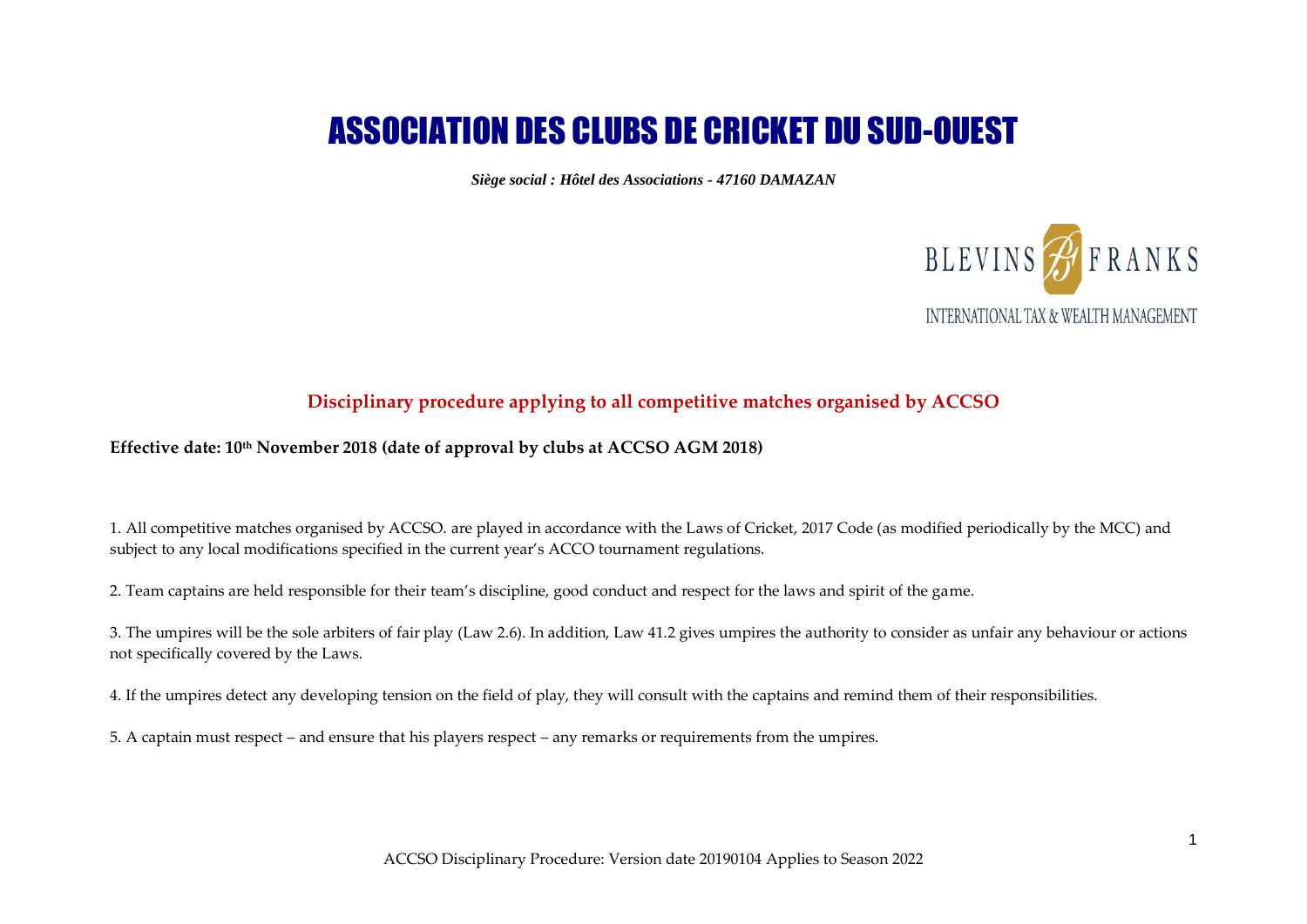6. Players must respect all umpiring decisions. Where player(s) do not do so, or show verbal or physical dissent, the umpires will call "Dead Ball" and will decide whether to de-fuse the situation or whether the circumstances warrant disciplinary action.

If the latter course is chosen, the umpires will inform the player(s) concerned, via their captain(s), that they will be reported. This will be noted by the umpires on the Match Report form, in order to alert ACCSO.

The disciplinary report itself must be received by the Secretary of ACCSO within 48 hours of the end of the match.

The Secretary of ACCSO will inform the club(s) concerned that a disciplinary report has been received.

7. Where player(s) behave in a way likely to bring the game into disrepute, the umpires will call "Dead Ball" and will decide whether to de-fuse the situation or whether the circumstances warrant disciplinary action.

If the latter course is chosen, the umpires will inform the player(s) concerned, via their captain(s), that they will be reported. This will be noted by the umpires on the Match Report form, in order to alert ACCSO.

The disciplinary report itself must be received by the Secretary of ACCSO within 48 hours of the end of the match.

The Secretary of ACCSO will inform the club(s) concerned that a disciplinary report has been received.

8. In all reported cases, the umpires must make every effort to be specific about *when* the incident(s) occurred (in which over), together with the names of the batsmen on-strike and non-striker. The umpires will be expected to frame their report in the context of one or more of the offences detailed in the ACCSO Table of Offences and Sanctions (see Appendix).

9. Reports of Level 4 offences (physical assault, etc., as defined in the Appendix will, after preliminary validation by ACCSO Committee, be translated into French by ACCSO and transferred directly to the FFBS, with copy to France Cricket. Pending a hearing by the FFBS, the player(s) concerned **are not** eligible to play in competitive matches organized by ACCSO.

10. Reports of all other offences – including charges of conduct contrary to the spirit of the game or bringing the game into disrepute - will be reviewed by ACCSO Committee.

After having made due diligence enquiries, Committee will aim to announce their decision within 10 days of receiving the complaint. During this period the player(s) concerned **are** eligible to play in competitive matches organized by ACCSO.

11. If ACCSO Committee find that the charges are justified, they will decide whether a reprimand is in order (with a warning as to future conduct) or whether to suspend the player(s).

In the case of suspensions, these will range from a minimum one-match ban on the player(s) concerned, up to the relevant maximum penalty laid down for level 0-3 offenses in the Appendix.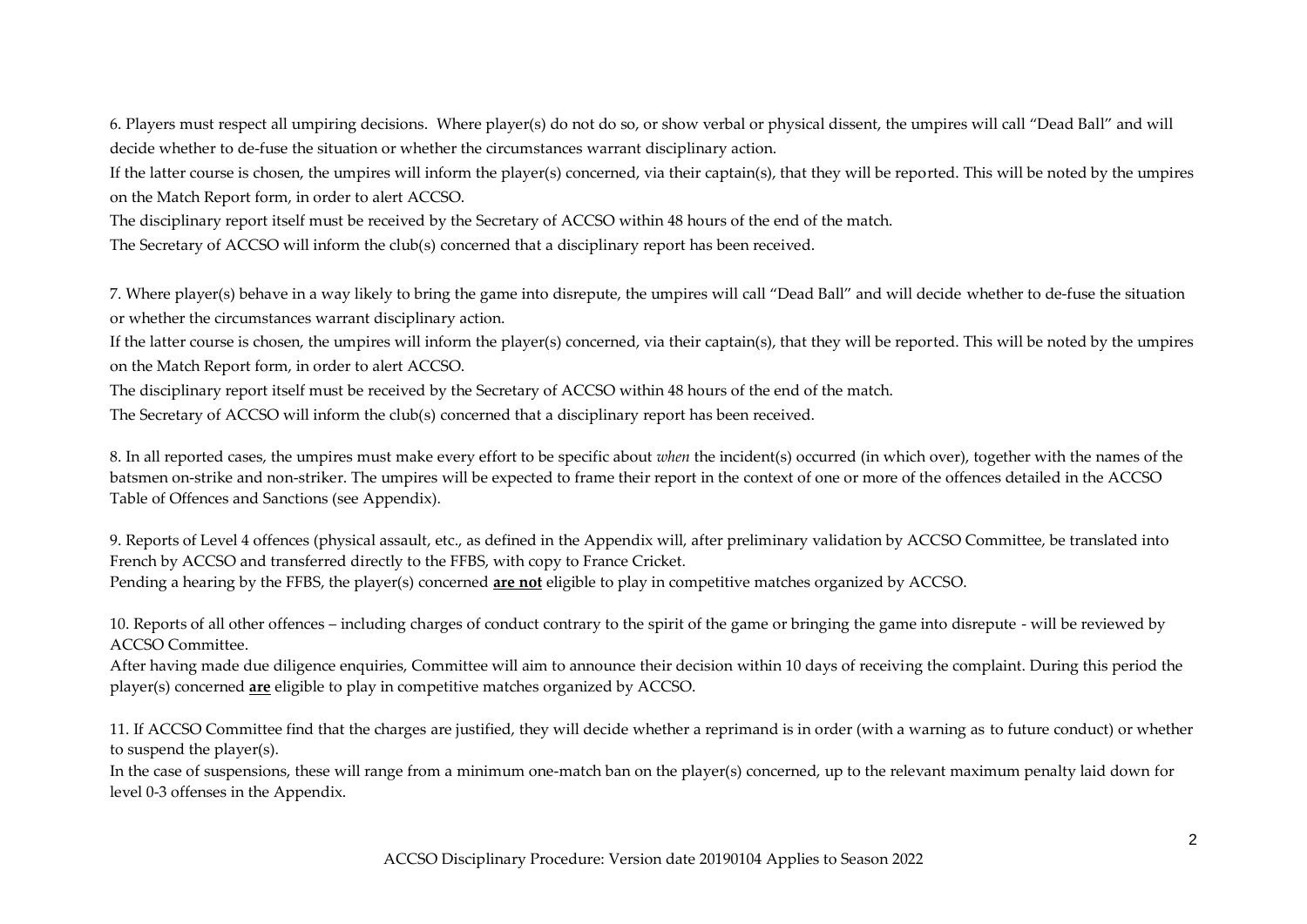Suspensions will take effect as from the publication date of ACCSO Committee's decision.

12. If an interested party (player, club, umpire or other person) wishes to appeal against ACCSO Committee's decision, they must give written notice of such an appeal within 3 days of the Committee's decision, together with the broad lines of the reasons for such an appeal.

ACCSO Committee will rule on the validity of such an appeal within 2 days.

If Committee does not agree that the appeal is valid it will inform the petitioner(s) of the reasons for rejection.

If Committee finds that the appeal has merit, the petitioner(s) will be informed and the suspension(s) will be put on hold pending the findings of an appeal panel as in paragraph 12 below.

13. Appeals against Level 0-3 suspensions will be heard by a panel appointed by – but independent of - ACCSO Committee. The panel, whose terms of reference will be set by ACCSO Committee, will be empowered to confirm, to increase or to quash ACCSO's decision. The panel's decision will be announced by ACCSO Committee and will be effective immediately.

14. If any interested party (player, club, umpire, other person, or ACCSO Committee itself) wishes to appeal against the decision of the panel, such an appeal may be presented to France Cricket according to the procedure described in Règlements Généraux des Compétitions Officielles of France Cricket (available on the France Cricket Web site).

This will involve the translation – by the petitioner(s) - of all the case material into French.

A complete copy of the appeal (including the translated case material) must be sent to ACCSO.

If ACCSO receive copy of the appeal to France Cricket before the panel's sanction comes into effect, ACCSO will suspend the decision of the panel; whereupon, pending a decision by France Cricket, the player(s) concerned are eligible to play in competitive matches organized by ACCSO.

15. Decisions and appeals which are made at the end of one competitive season will, where relevant, be carried forward to the following season(s) of ACCSO competitions, until purged.

16. Where a player is warned as to his future conduct, that warning remains in effect for 2 (two) full seasons after the date of the offence which gave rise to the warning.

17. The names of players who have been sanctioned and/or warned as to their future conduct will be communicated to the ACCSO umpiring community. This is solely to inform the umpires that any further incident involving that player during the next 2 (two) seasons is likely – at the umpires' discretion – to result in the player being reported again.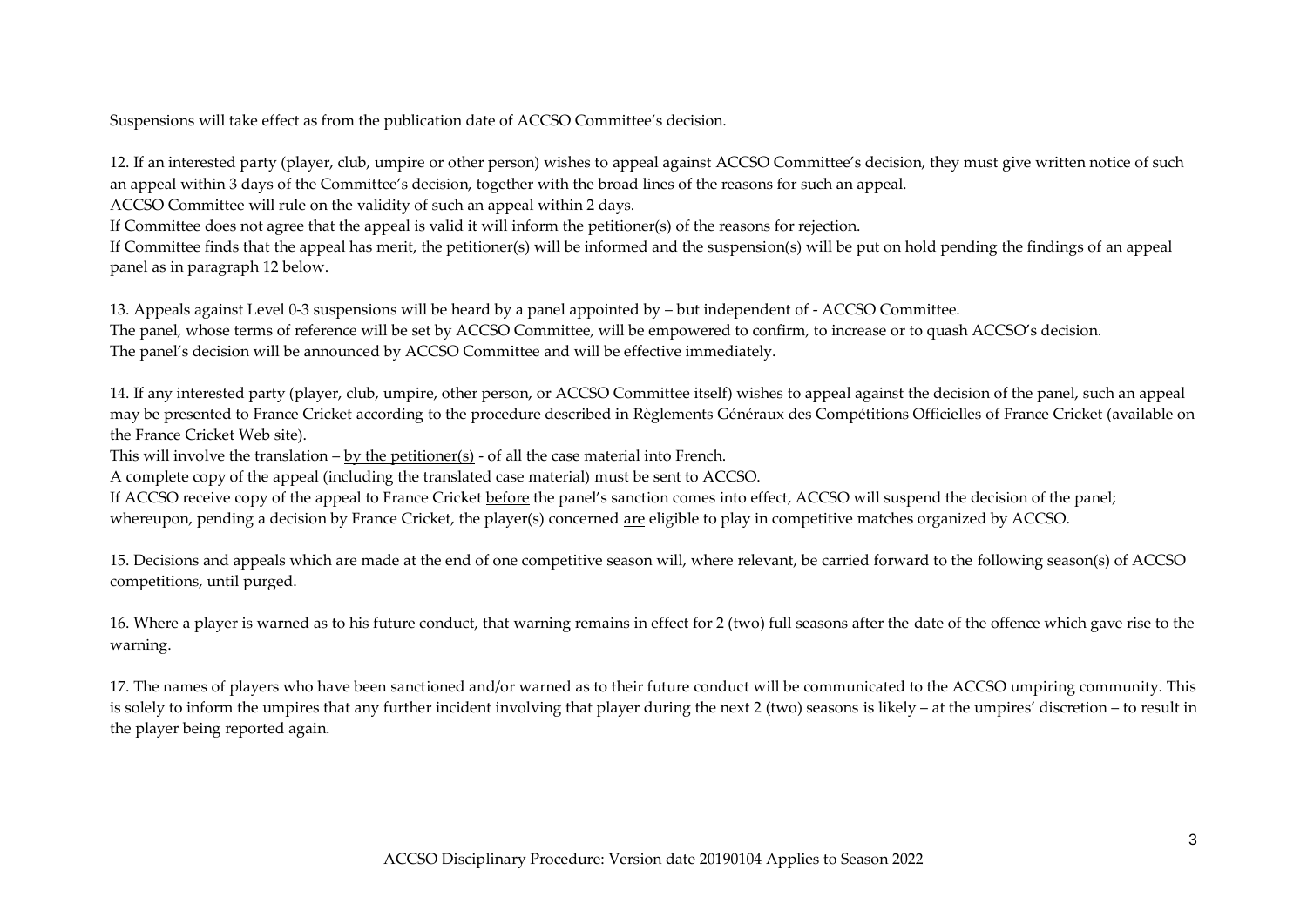# **APPENDIX: ACCSO Disciplinary Procedure – Table of Offences and Sanctions – Based on MCC Laws Code 2017, 2nd Edition 2019 Version date 20190104**

| Level | <b>Offence</b>                                                                        | Law    | <b>Penalty</b> | <b>Sanction</b>                 |
|-------|---------------------------------------------------------------------------------------|--------|----------------|---------------------------------|
|       |                                                                                       |        | Runs?          |                                 |
| 0     | Deliberate short run(s)                                                               | 18.5   | Automatic      |                                 |
|       | Player returning to the field without permission and making contact with the ball     | 24.4   | No.            |                                 |
|       | Unauthorised practice on the field                                                    | 26.4   | If repeated    |                                 |
|       | Illegal fielding (using cap or other clothing etc.)                                   | 28.2   | Automatic      |                                 |
|       | Deliberate attempt to distract the striker                                            | 41.4   | Automatic      |                                 |
|       | Deliberate distraction, deception or obstruction of the batsmen                       | 41.5   | Automatic      |                                 |
|       | Bowling of dangerous and unfair short-pitched deliveries ("bouncers")                 | 41.6.3 | No.            |                                 |
|       | Bowling of dangerous and unfair non-pitching deliveries ("beamers")                   | 41.7.2 | <b>No</b>      | 1-match suspension              |
|       | Time wasting by the fielding side                                                     | 41.9   | If repeated    |                                 |
|       | Batsman wasting time                                                                  | 41.10  | If repeated    |                                 |
|       | Fielder damaging the pitch                                                            | 41.12  | If repeated    |                                 |
|       | Bowler running on protected area                                                      | 41.13  | <b>No</b>      |                                 |
|       | Batsman damaging the pitch                                                            | 41.14  | If repeated    |                                 |
|       | Striker taking guard in protected area                                                | 41.15  | If repeated    |                                 |
|       | Batsmen stealing a run                                                                | 41.17  | Automatic      |                                 |
|       | Any unfair action not covered specifically in the Laws. Potential example: Talking    | 41.2   | If repeated    | Variable, depending upon        |
|       | during bowler's run-up (if umpires do not invoke Laws 41.4 or 41.5)                   |        |                | seriousness of offence (Minimum |
|       |                                                                                       |        |                | 1 match)                        |
|       | Pointing or gesturing aggressively by bowler or fielder on the dismissal of a batsman | Local  | <b>No</b>      | 1-match suspension              |
|       |                                                                                       | rule   |                |                                 |
| 1     | Wilfully mistreating any part of the cricket ground, equipment or implements used in  |        |                |                                 |
|       | the match                                                                             |        |                |                                 |
|       | Showing dissent at an umpire's decision by word or action                             |        |                |                                 |
|       | Using language that, in the circumstances, is obscene, offensive or insulting         |        |                |                                 |
|       | Making an obscene gesture                                                             | 42.2   | If repeated    |                                 |
|       | Appealing excessively                                                                 |        |                |                                 |
|       | Advancing towards an umpire in an aggressive manner when appealing                    |        |                | ) Suspension up to 3 matches    |
|       | Any other misconduct, the nature of which is, in the opinion of the umpires,          |        |                |                                 |
|       | equivalent to a Law 42 Level 1 offence.                                               |        |                |                                 |
|       |                                                                                       |        |                |                                 |
|       | Changing the condition of the match ball                                              | 41.3   | Automatic      |                                 |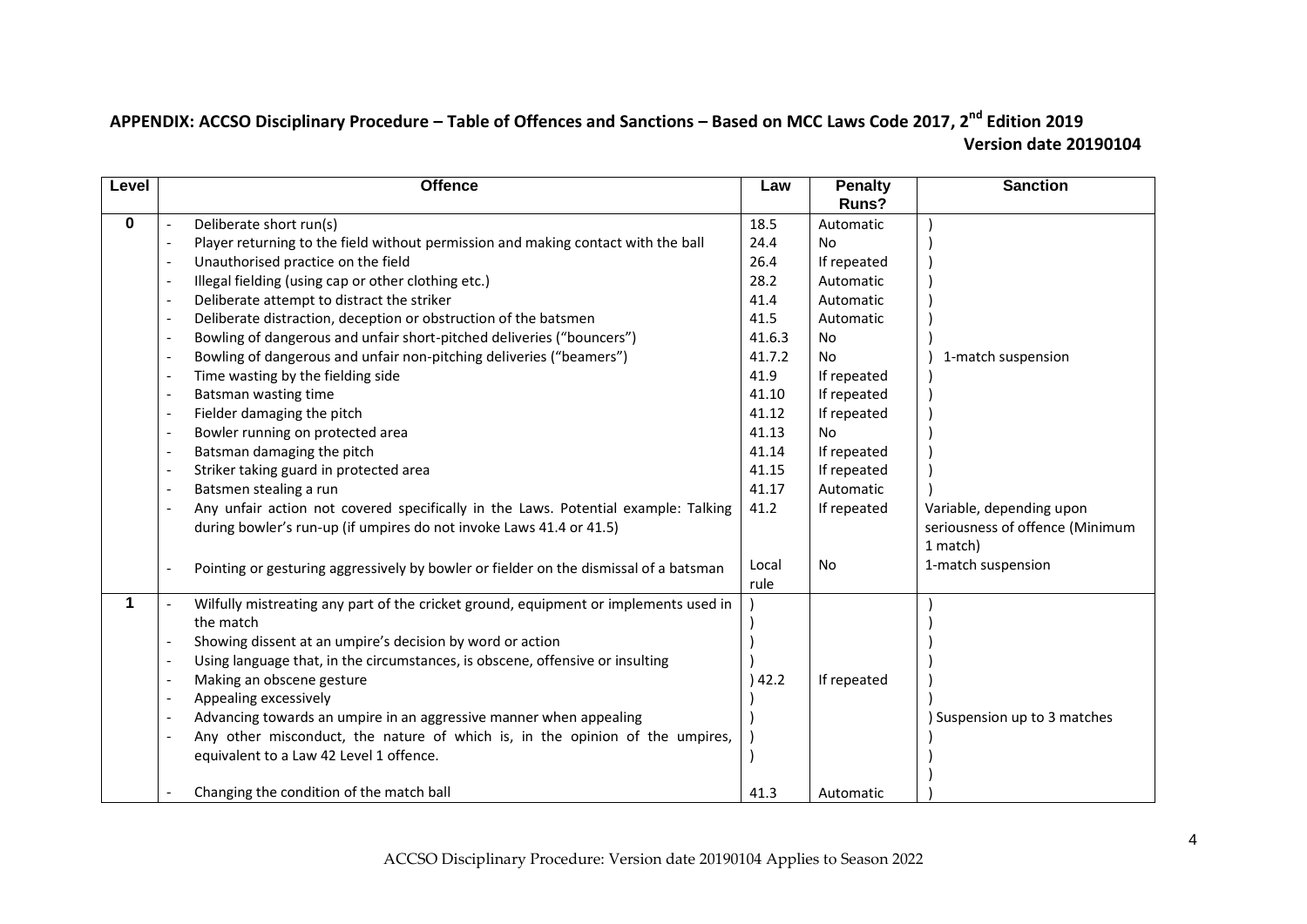|   | Deliberate bowling of dangerous and unfair non-pitching deliveries<br>Bowling of deliberate front-foot No Ball<br>Language, actions or gestures by the fielding side which disparage a batsman upon<br>his dismissal or which could at any time provoke an aggressive reaction by either of                                                                                                                                                                                                                                                       | 41.7<br>41.8<br>Local<br>rule) | <b>No</b><br><b>No</b><br>N <sub>o</sub> | Suspension up to 3 matches                                                                                                                                                       |
|---|---------------------------------------------------------------------------------------------------------------------------------------------------------------------------------------------------------------------------------------------------------------------------------------------------------------------------------------------------------------------------------------------------------------------------------------------------------------------------------------------------------------------------------------------------|--------------------------------|------------------------------------------|----------------------------------------------------------------------------------------------------------------------------------------------------------------------------------|
| 2 | the batsmen.<br>Serious dissent at an umpire's decision by word or action<br>Inappropriate and deliberate physical contact with another player<br>Throwing the ball at a player, umpire or another person in an inappropriate and<br>dangerous manner<br>Language or gesture towards another player, umpire, team official or spectator that,<br>in the circumstances, is obscene or of a seriously insulting nature**<br>Any other misconduct, the nature of which is, in the opinion of the umpires,<br>equivalent to a Law 42 Level 2 offence. | 42.3                           | Automatic                                | Suspension up to 4 matches                                                                                                                                                       |
| 3 | Intimidating an umpire by language or gesture<br>Threatening to assault a player or any other person except an umpire.                                                                                                                                                                                                                                                                                                                                                                                                                            | 42.4<br>42.4                   | Automatic<br>Automatic                   | Suspension up to 6 matches                                                                                                                                                       |
| 4 | Threatening to assault an umpire<br>Inappropriate and deliberate physical contact with an umpire<br>Physically assaulting a player or any other person<br>Any other act of violence.                                                                                                                                                                                                                                                                                                                                                              | 42.5                           | ) Automatic                              | All acts of physical violence are<br>reported by ACCSO directly to the<br>FFBS. A lifetime ban is the<br>maximum sanction.<br>Can result in criminal proceedings<br>for assault. |

#### **Notes:**

1. Where the facts of the alleged incident or its gravity or seriousness are not adequately or clearly covered by any of the above offences, umpires may present the case as:

- a) Conduct contrary to the spirit of the game; or
- b) Conduct that brings the game into disrepute.

2. Reported offences will be dealt with in accordance with the ACCSO Disciplinary Procedure.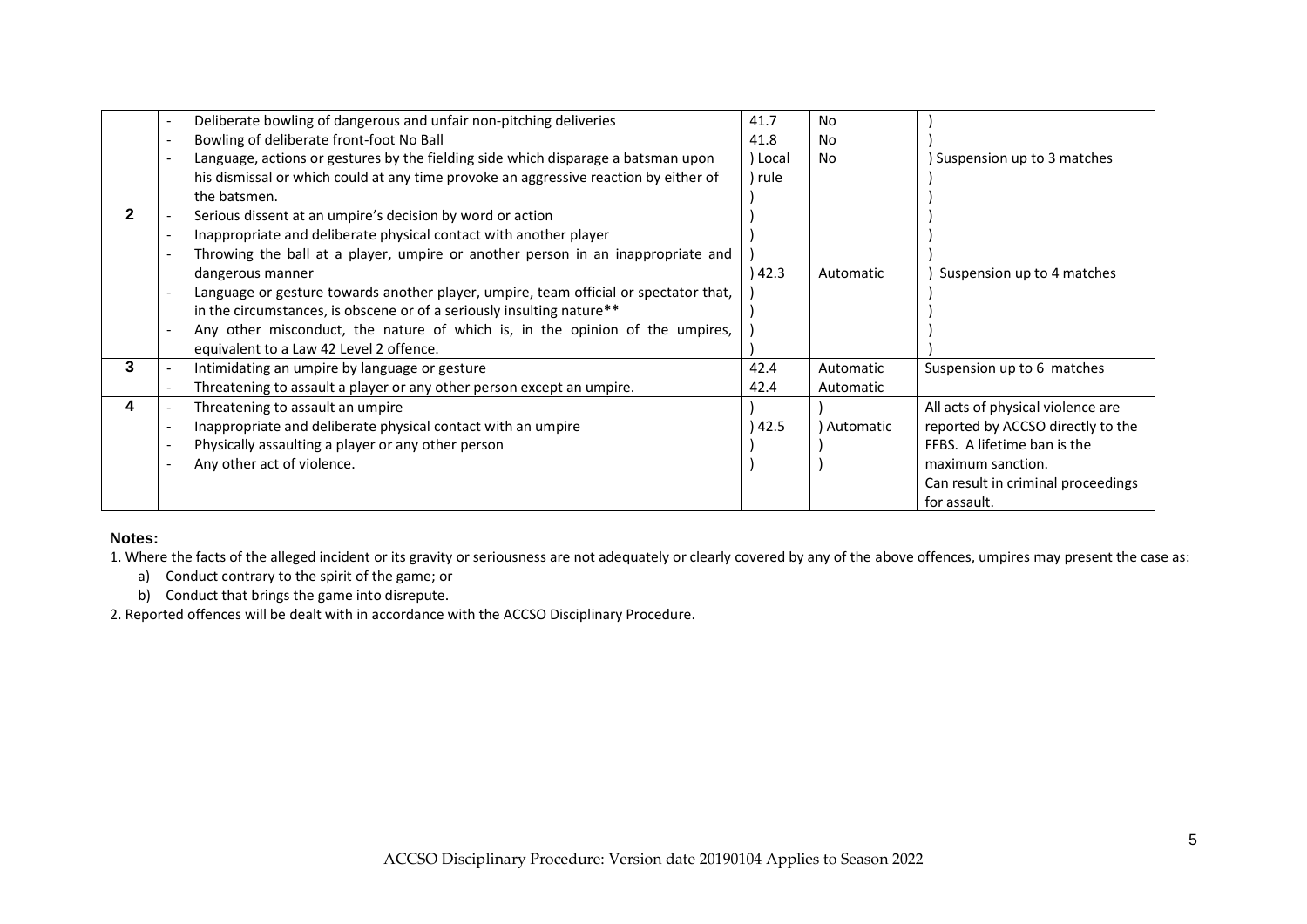### **APPENDIX Version 20190104**

| <b>Niveau</b> |                          | <b>Offense</b>                                                                                                                                                                                                                                                                                                         | Loi           | <b>Courses de</b>  | <b>Sanction</b>                                                                       |
|---------------|--------------------------|------------------------------------------------------------------------------------------------------------------------------------------------------------------------------------------------------------------------------------------------------------------------------------------------------------------------|---------------|--------------------|---------------------------------------------------------------------------------------|
|               |                          |                                                                                                                                                                                                                                                                                                                        |               | Pénalité?          |                                                                                       |
| 0             |                          | Course(s) tronquée(s) intentionnelle(s)                                                                                                                                                                                                                                                                                | 18.5          | Automatique        |                                                                                       |
|               | $\blacksquare$           | Joueur rentre sur le terrain sans autorisation et rentre en contact avec la balle                                                                                                                                                                                                                                      | 24.4          | Non                |                                                                                       |
|               |                          | Entraînement non-autorisé sur le terrain                                                                                                                                                                                                                                                                               | 26.4          | Si récidive        |                                                                                       |
|               |                          | Arrêt de balle déloyal (avec casquette, etc.)                                                                                                                                                                                                                                                                          | 28.2          | Automatique        |                                                                                       |
|               | $\blacksquare$           | Chasseur tente de distraire le frappeur                                                                                                                                                                                                                                                                                | 41.4          | Automatique        |                                                                                       |
|               | $\blacksquare$           | Distraction, duperie ou obstruction volontaire des batteurs                                                                                                                                                                                                                                                            | 41.5          | Automatique        |                                                                                       |
|               |                          | Lancer dangereux et déloyal de balles à rebond court ("bouncers")                                                                                                                                                                                                                                                      | 41.6          | <b>Non</b>         |                                                                                       |
|               |                          | Lancer dangereux et déloyal de balles sans rebond ("beamers")                                                                                                                                                                                                                                                          | 41.7.2        | Non                | Suspension 1 match                                                                    |
|               | $\overline{\phantom{a}}$ | L'équipe à la chasse tente de gagner du temps                                                                                                                                                                                                                                                                          | 41.9          | Si récidive        |                                                                                       |
|               | $\overline{a}$           | Batteur tente de gagner du temps                                                                                                                                                                                                                                                                                       | 41.10         | Si récidive        |                                                                                       |
|               | $\sim$                   | Chasseur endommage la piste                                                                                                                                                                                                                                                                                            | 41.12         | Si récidive        |                                                                                       |
|               | $\blacksquare$           | Lanceur court sur la zone protégée                                                                                                                                                                                                                                                                                     | 41.13         | Non                |                                                                                       |
|               | $\blacksquare$           | Batteur endommage la piste                                                                                                                                                                                                                                                                                             | 41.14         | Si récidive        |                                                                                       |
|               | $\overline{\phantom{a}}$ | Frappeur marque sa position dans la zone protégée                                                                                                                                                                                                                                                                      | 41.15         | Si récidive        |                                                                                       |
|               |                          | Batteurs volent une course                                                                                                                                                                                                                                                                                             | 41.17         | Automatique        |                                                                                       |
|               |                          | Tout autre acte déloyal qui n'est pas traité spécifiquement par une des Lois.<br>Exemple type: Chasseurs qui parlent pendant l'approche de lanceur (pourvu que les<br>arbitres ne le pénalisent pas selon les Lois 41.4 ou 41.5)<br>Gestes agressifs par le lanceur ou un chasseur à l'encontre d'un batteur venant de | 41.2<br>Règle | Si récidive<br>Non | Variable, selon la gravité de<br>l'offense<br>(Minimum 1 match)<br>Suspension 1 match |
|               |                          | se faire éliminer                                                                                                                                                                                                                                                                                                      | local         |                    |                                                                                       |
| 1             |                          | Dégradation délibérée de n'importe quelle partie du terrain ou de tout élément                                                                                                                                                                                                                                         |               |                    |                                                                                       |
|               |                          | d'équipement ou de matériel utilisé pendant le match                                                                                                                                                                                                                                                                   |               |                    |                                                                                       |
|               |                          | Expression verbale ou physique de désaccord avec la décision d'un arbitre                                                                                                                                                                                                                                              |               |                    |                                                                                       |
|               | $\blacksquare$           | Utilisation d'un langage obscène, agressif ou offensant et/ou des gestes obscènes                                                                                                                                                                                                                                      |               |                    |                                                                                       |
|               | $\overline{\phantom{a}}$ | Geste obscène                                                                                                                                                                                                                                                                                                          | 42.2          | Si récidive        |                                                                                       |
|               |                          | Appel excessif                                                                                                                                                                                                                                                                                                         |               |                    | ) Suspension jusqu'à 3                                                                |
|               |                          | S'avancer de manière agressive vers l'arbitre lors d'un appel                                                                                                                                                                                                                                                          |               |                    | ) matchs                                                                              |
|               |                          | Tout autre comportement que les arbitres jugent apte à être classé à ce niveau.                                                                                                                                                                                                                                        |               |                    |                                                                                       |
|               |                          | Modification de la condition de la balle de match                                                                                                                                                                                                                                                                      | 41.3          | Automatique        |                                                                                       |